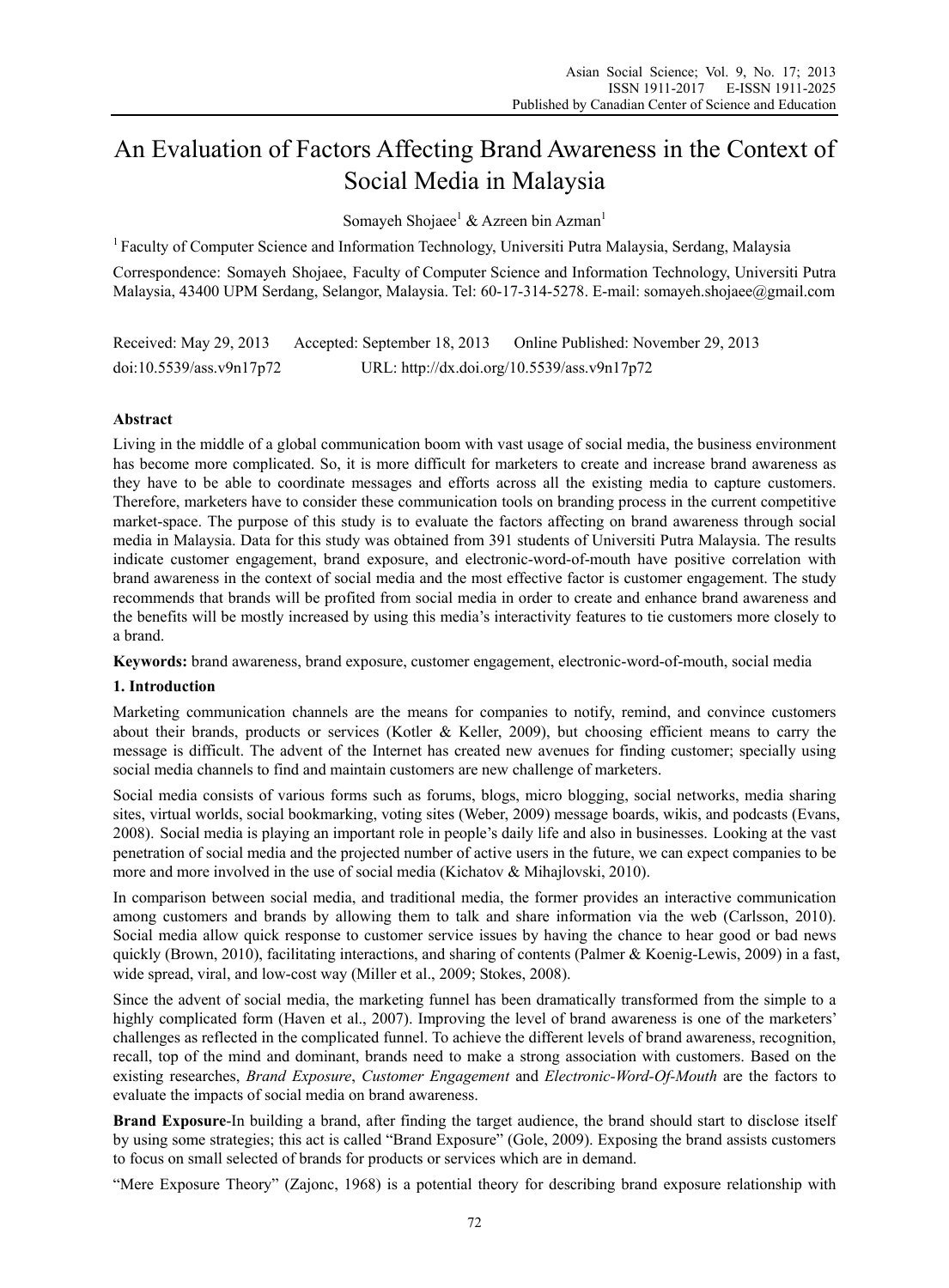brand awareness. The effect of mere-exposure is a psychological phenomenon by which individuals who are given a stimulus would develop a priority for people or things that are more familiar to them. This theory is used to explain communication impacts in kind of low information circumstance (Grimes, 2008; Matthes et al., 2007).

During a psychological and intellectual procedure the favorable impression is developed on people's minds due to the familiarity with the object created by the exposure. Brand exposure can shape non-consumer behavior through cognitive mechanisms, because it can shape non-conscious behavior (Fitzsimon et al., 2008). Based on this theory the unintentional participation procedures occur in most of the marketing communications tools to reveal a brand, such as advertising in social media (Cianfrone et al., 2008). Brand exposure enhances brand awareness (Cornwell et al., 2000; Pitts & Slattery, 2004), purchasing intention and the brand attitude (Laroche et al., 1996).

There are several successful cases about social media usages for brand exposure that one of them is the Fiesta-Movement for Ford U.S. to expose its new product. It was great for the Ford due to making a lot of free advertising, through social media by people, and absorbing the people's attention to this brand, selling 10,000 cars in six days and creating brand awareness for the Fiesta as a new product (Poffé, 2010).

**Customer Engagement-**New complicated marketing funnel provides capabilities for contributors to create brand awareness. For instance, an individual customer, who may not buy a lot, but always rates and makes reviews, can influence many other potential or existing buyers (Haven et al., 2007). Hence, marketers require new perspective to the brand awareness characterized by social media, which is called engagement.

Bond (2010) applied, the Use-and-Gratification theory (U&G theory) (Calder et al., 2009) to explain the precedents and outcomes of engagement in social media, which contribute its credibility for investigating the behaviors in social media context. She found a model for customer engagement with brands toward social media and outcomes of engagement such as brand awareness.

Engaged users and brands become members of a community/group who share their interest with each other. Memorability of the brand which is maximized if the amounts of cognitive effort people spend during the processing are maximized. Consequently, the chance of remembering a brand later on is maximized too, in the form of recall or recognition (Plummer et al., 2007).

Hollebeek (2011) defines customer engagement with a brand as a mixture of intellectual and emotional interactions characterizing customer's contextual and brand-related state of mind. In fact, engagement contains four components an individual can experience with a brand over time as the following involvement, interaction, intimacy, and influence (Haven et al., 2007). When a brand shares a picture, video or updating its status, the fans quickly think and talk about them, so brands can involve their customer easily and quickly (Manning-Schaffel, 2009). Engagement among customers and a brand has positive effects on service quality and customer satisfaction by getting customers' feedback (Moorthi, 2002). Also, this interactive media enhances message credibility and a sense of involvement (Bhattacharya & Sen, 2003).

Statistics show high level social media engagement among people and brands. As an example, around 70% of U.S. online adults have been involved in at least one of the activities such as commenting on product reviews sites or blogs, attending online discussion boards/forums (Plummer et al., 2007). A research indicates that 37% of 18-26 year olds and 31% of 27-40 year olds like to view advertiser's profiles and share them with others (Li, 2007).

**Electronic-Word-of-Mouth-**Electronic-WOM was born with the advent of computer-generated mediums and is the extension of WOM (Dellarocas, 2003). E-WOM is many-to-many communication and receiver and senders do not know each other. However, in case of trusted websites the effects of e-WOM is high because of the number of people that involved in a discussion. E-WOM helps marketers to reduce their cost of advertising, because transferring a good experience is more effective than advertising. Customers believe messages from other customers rather than messages from the company itself (Jansen et al., 2009).

According to Integrating Marketing Communications Model (Kotler & Keller, 2009) for building brand equity and the extended model by Xu and Chan (2010), WOM (e-WOM) has a direct relationship to brand awareness. When a person has strong intention to a brand or a product, social media allows him to communicate and transfer his thoughts from a few people to the whole world (broad spread) very quickly. E-WOM can be a powerful tool to promote a brand, which can be used as one of the advertising tools such as recommending a brand from the fan page of a brand to others who may not be aware of the brand (Weber, 2009).

Social media interactivity leads to the increase of the credibility of e-WOM because of high transparency of the information (Bickart & Schindler, 2001) which causes higher credibility of social media in comparison to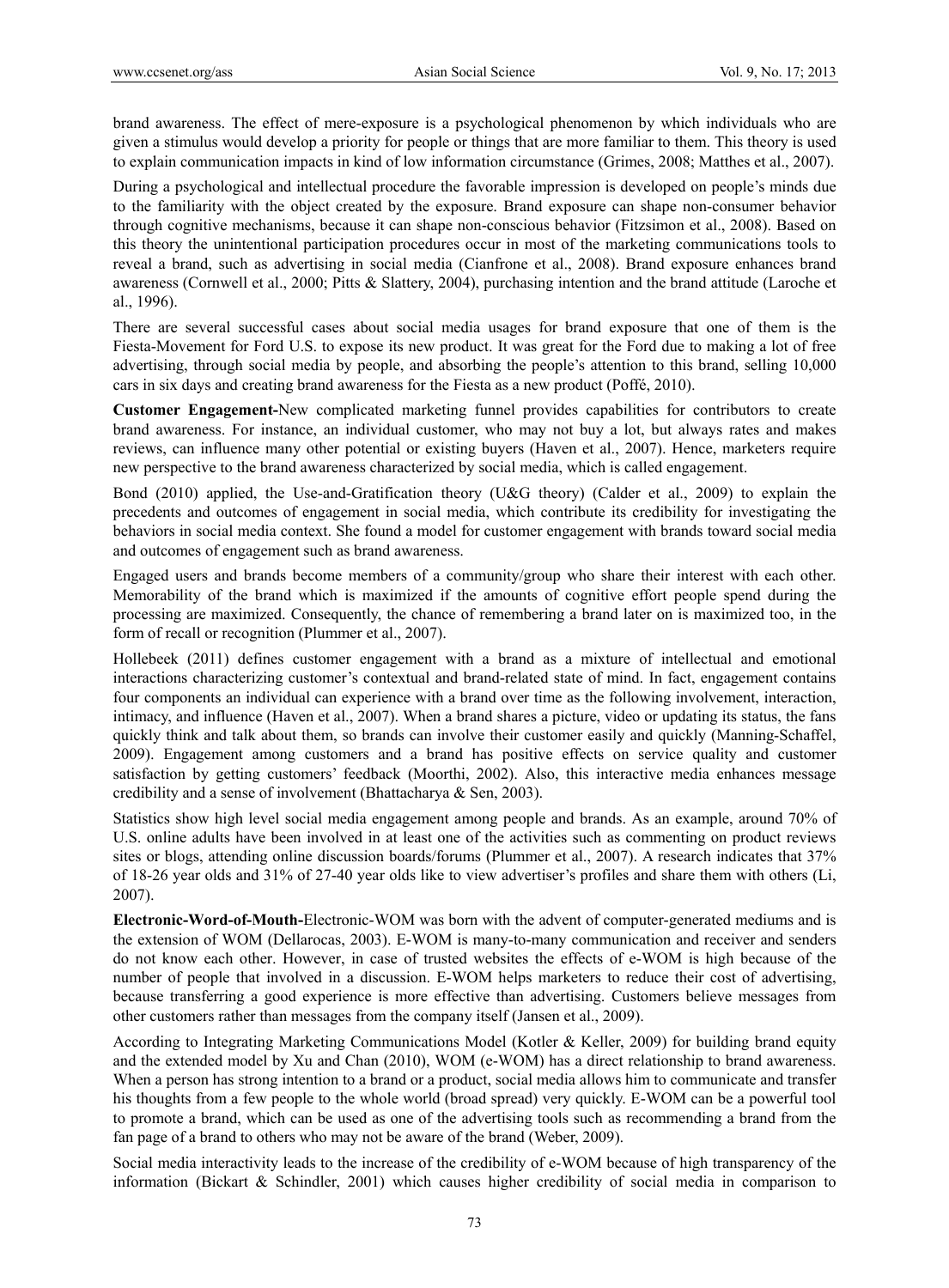traditional media. E-WOM in compare to other types of marketing communication mix is faster, broader, and easier with exponential progress (Thackeray et al., 2008). E-WOM assists and encourages customers to pass the message of the marketers or products' information. A successful example of e-WOM is the Georgetown Cupcake. After only two weeks, it sold 800 cupcakes per day without any advertising only by posting review comments (Nicholls, 2008).

Given the vast progress and importance of social media on businesses, the research is somewhat lagging behind this rapid development. It is difficult to find relevant and up to date studies on how social media is to be a part of the brand awareness process, and how this media influence brand exposure, customer engagement and electronic-word-of-mouth to make and increase brand awareness. Hence, this study is designed to evaluate the impacts of social media on brand awareness.

## **2. Materials and Methods**

Regarding the purpose of this study, data was collected by distributing questionnaire among students of Universiti Putra Malaysia (UPM) with different gender and age, levels of education, profession, and computer knowledge. A self-designed questionnaire has been considered for data collection. The questionnaire and its validity has been measured and guaranteed by academic and industrial practitioners. Participants have required to answer each item using six-point Likert scale, ranging from 6=strongly agree to 1=strongly disagree.

Bentler and Chou (1987) proposed that, under a normal distribution model, the relative ratio of the sample size to the number of free parameters should reach minimum 5:1, for the parameter estimations to be valid. Baumgartner and Homburg (1996) suggested that the ratio should be at least 10:1 for obtaining trustworthy significance tests. Therefore, 50 items have been adapted. To conduct the pilot study, fifty people participated and forty three attendants answered all the questions completely. To test reliability of the questions and measure of internal consistency, the Cronbach's Alpha method is used (Table 1).

| <b>Variable</b>            | <b>Cronbach's Alpha</b> |
|----------------------------|-------------------------|
| <b>Brand Exposure</b>      | 0.832                   |
| <b>Customer Engagement</b> | 0.923                   |
| Electronic-WOM             | 0.9                     |
| <b>Brand Awareness</b>     | 0.893                   |

Table 1. Cronbach's alpha test

The values of the Cronbach's Alpha for the independent variables, including brand exposure, customer engagement and e-WOM, are obtained as 0.832, 0.923 and 0.9 respectively, and for the dependent variable, namely brand awareness, as 0.893. The result highly confirms the internal consistency of the constructs and hence the reliability of the questionnaire, recalling the fact that the value 0.70 or higher is advised as acceptable in most social science studies.

After evaluating reliability of the questionnaire, it was distributed among the 500 UPM's students; however, only 391 complete responses were used for statistical analysis that they were appropriate for obtaining trustworthy significant tests for the highest 50 parameters of one model used in this research. The SPSS software was used as a statistic tool to analyze the data.

## **3. Results**

Table 2 shows the characteristics of the sample based on the demographic information of participants. In term of gender, the percentage of female and male is 60.1% and 39.9% respectively. Looking at the age category, the data displayed high majority of respondents were under 24 years old, 55.2% and the next highest age category is between 25-34 years old, 36.6%, and a small portion of participants were older than 34 years old. In terms of education level, 50.9% of respondents were bachelor, 33.5% were master, 9.2% of them Ph.D. and the rest was diploma students. The time of Internet usage per day was 5-7 hours with 25.8%, 2-5 hours with 23.3%, less than 2 hours amounted to 18.7% and the rests spent more than 7 hours per day.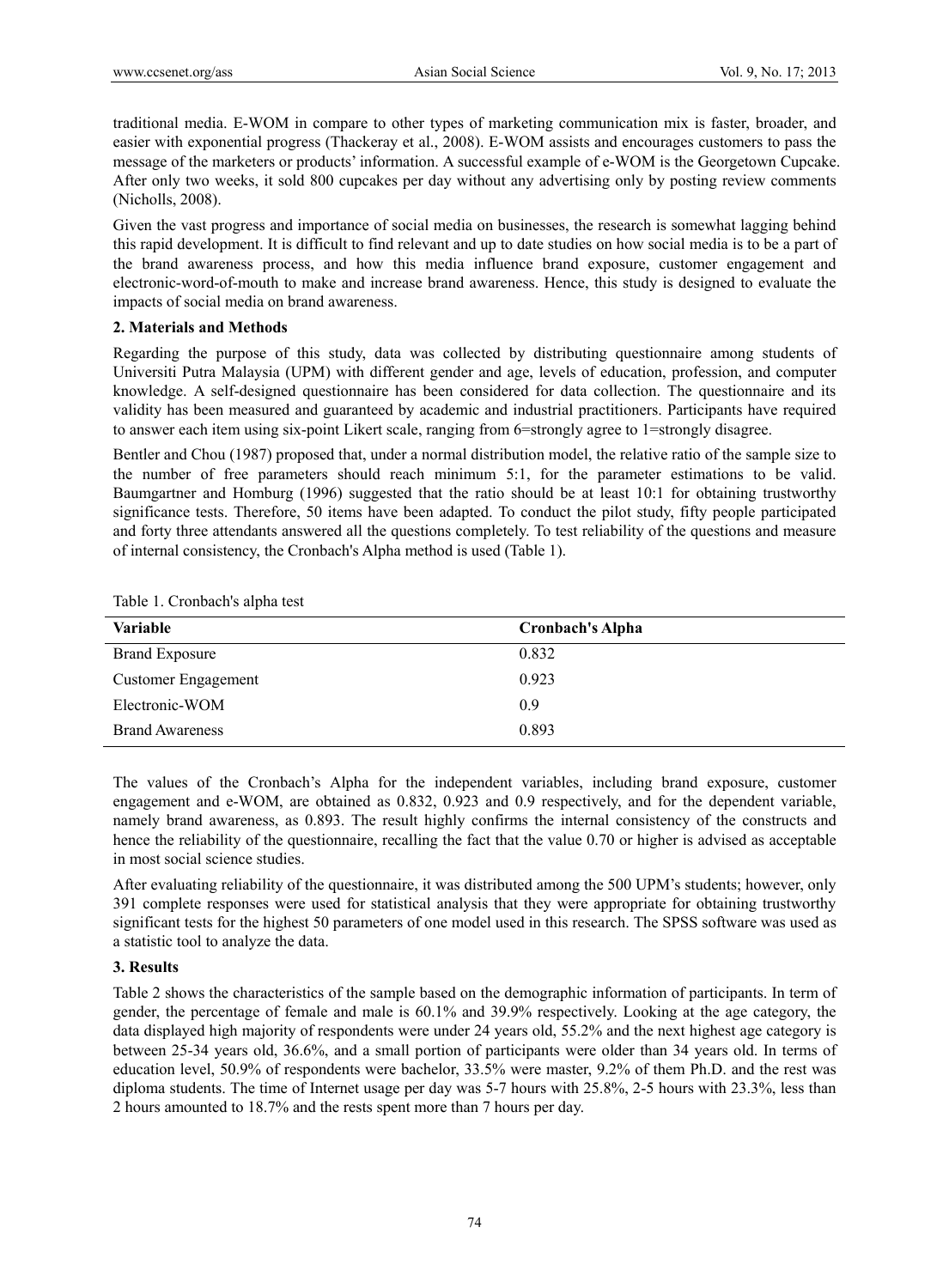| Characteristics        |                                   | <b>Number</b>  | Percentage |
|------------------------|-----------------------------------|----------------|------------|
| Gender                 |                                   |                |            |
|                        | Female                            | 235            | 60.1       |
|                        | Male                              | 156            | 39.9       |
| Age                    |                                   |                |            |
|                        | 24 or under                       | 216            | 55.2       |
|                        | $25 - 34$                         | 143            | 36.6       |
|                        | $35 - 44$                         | 12             | 3.1        |
|                        | $45 - 54$                         | $\overline{7}$ | 1.8        |
|                        | $55 - 64$                         | 6              | 1.5        |
|                        | 65 or older                       | 7              | 1.8        |
| <b>Education Level</b> |                                   |                |            |
|                        | Diploma Student                   | 25             | 6.4        |
|                        | <b>Bachelor Student</b>           | 199            | 50.9       |
|                        | Master Student                    | 131            | 33.5       |
|                        | MPhil/ PhD Student                | 36             | 9.2        |
|                        | Average time spent online per day |                |            |
|                        | Less than 2 hours                 | 73             | 18.7       |
|                        | 2 to 5 hours                      | 91             | 23.3       |
|                        | 5 to 7 hours                      | 101            | 25.8       |
|                        | 7 to 10 hours                     | 50             | 12.8       |
|                        | 10 to 14 hours                    | 38             | 9.7        |
|                        | More than 14 hours                | 38             | 9.7        |

#### Table 2. Respondents' demographic profile

To investigate the objectives of this research study, the relationship between the dependent variable and the independent variables, Multiple Linear Regressions were used. The dependent variable is Brand Awareness (Y) and three independent variables are Brand Exposure  $(X_1)$ , Customer Engagement  $(X_2)$  and Electronic-Word-Of-Mouth  $(X_3)$ . These variables are used in the multiple linear regression models:

 $Y = \beta_0 + \beta_1 X_1 + \beta_2 X_2 + \beta_3 X_3 + e$  (*e* is the error term) (1)

Table 3. Model summary

| R                                                                     | <b>R</b> Square | <b>Adjusted R Square</b> | <b>Std. Error of the Estimate</b> | <b>Durbin-Watson</b> |  |
|-----------------------------------------------------------------------|-----------------|--------------------------|-----------------------------------|----------------------|--|
| $.757$ <sup>a</sup>                                                   | 573             | 570                      | .56622                            | 1872                 |  |
| a. Predictors: (Constant), Brand Exposure, Customer Engagement, E-WOM |                 |                          |                                   |                      |  |
| b. Dependent Variable: Brand Awareness                                |                 |                          |                                   |                      |  |

Table 3 presents the output model summary, to present the strength of the relationship between the independent variables of multiple regressions and the dependent variable which is measured by the relation R. Regarding the results of analysis,  $R=0.757$  which shows a reasonable positive correlation. The R Square value (= 0.573) shows the independent variables explain 57.3% of the variance in adoption. It means about 57.3% of the variation in brand awareness can be described by the variation in brand exposure, customer engagement and e-WOM.

The Durbin Watson statistics is used for indicating variables that do not have autocorrelation problems. According to Shim (2000), the values that fall within the range of 1.5 to 2.5 are favorable. The Durbin-Watson index is at 1.872, so the assumption of independence of error is not violated and no autocorrelation problem is happened.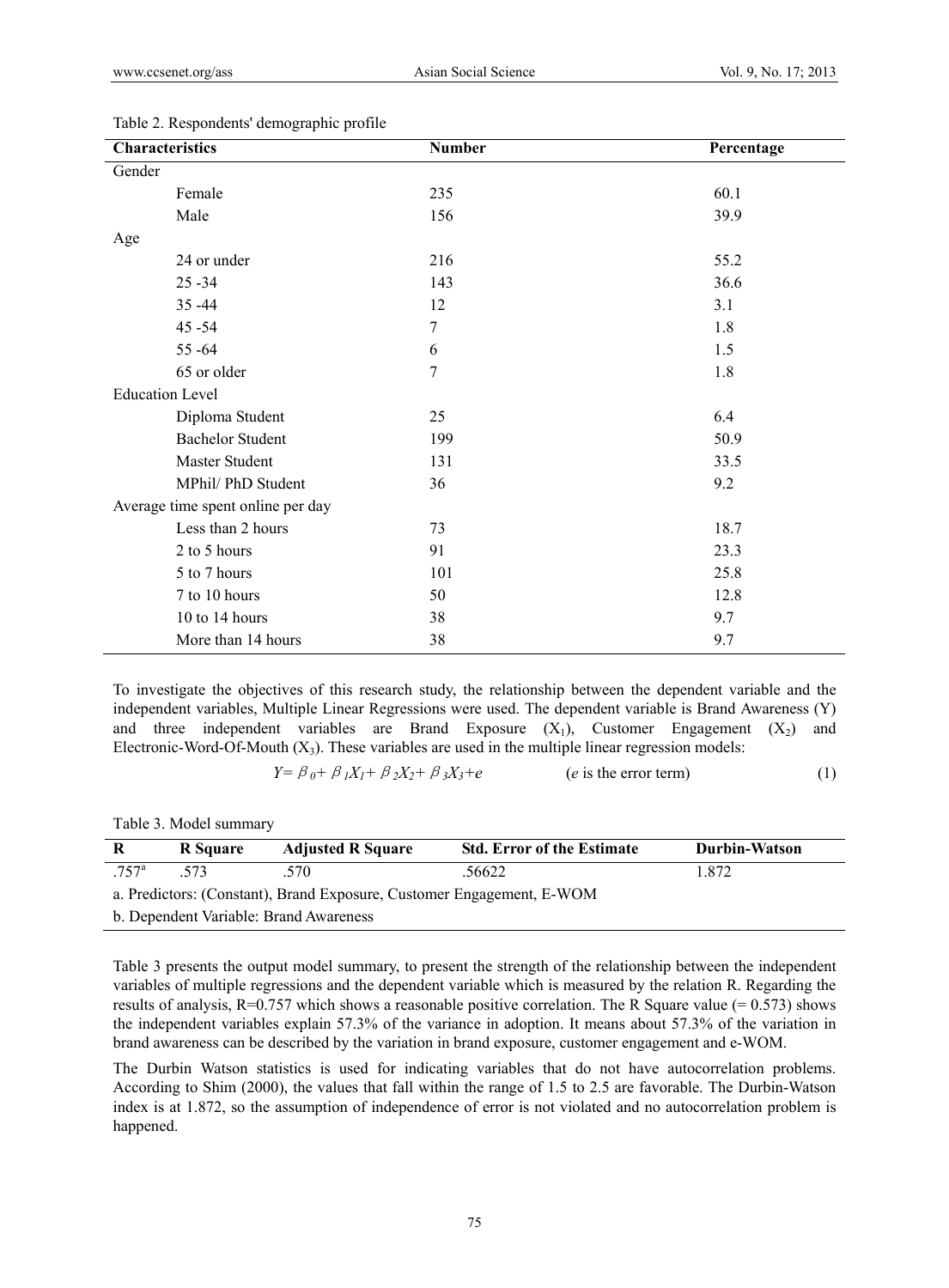| Table 4. ANOVA |  |
|----------------|--|
|----------------|--|

| <b>Source</b>                                                         | <b>Sum of Squares</b> |     | <b>Mean Square</b> |         |                   |
|-----------------------------------------------------------------------|-----------------------|-----|--------------------|---------|-------------------|
| Regression                                                            | 166.538               |     | 55.513             | 173.148 | .000 <sup>a</sup> |
| Residual                                                              | 124.075               | 387 | .321               |         |                   |
| Total                                                                 | 290.613               | 390 |                    |         |                   |
| a. Predictors: (Constant), E-WOM, Customer Engagement, Brand Exposure |                       |     |                    |         |                   |

b. Dependent Variable: Brand Awareness

In Table 4, the ANOVA gives information about levels of variance within a regression model which is used for tests of coefficients' significance. One-way ANOVA analysis, shows that acceptance of brand awareness toward social media is statistically significant, because F-value is statistically significant, F  $(3,387) = 173.148$ . The p-value is less than 0.05 (P=0) which means that at least one of the three predictor variables can be used to model brand awareness.

| <b>Predictors</b>                      | Coefficients | <b>Std. Error</b> |       | Sig. | VIF   |  |
|----------------------------------------|--------------|-------------------|-------|------|-------|--|
| (Constant)                             | 1.013        | .166              | 6.088 | .000 |       |  |
| <b>Brand Exposure</b>                  | .153         | .061              | 2.517 | .012 | 2.167 |  |
| Customer Engagement                    | .381         | .043              | 8.921 | .000 | 2.103 |  |
| e-WOM                                  | .289         | .053              | 5.496 | .000 | 2.502 |  |
| a. Dependent Variable: Brand Awareness |              |                   |       |      |       |  |

#### Table 5. Model coefficients

The coefficient test is used to find the most effective independent variable(s). According to the result (Table 5), the estimated multi regression model is formulated as

$$
\ddot{Y} = 1.013 + 0.153X_1 + 0.381X_2 + 0.289X_3
$$
\n(2)

According to the equation, the highest coefficient is possessed by customer engagement which is equal to 0.381 with highest *t*-statistic (8.921) and *p*-value of 0.000. And, brand exposure has the lowest coefficient with weight 0.153. It shows that one standard deviation increase in customer engagement is followed by 0.381 standard deviation increase in brand awareness, provided that the brand exposure and e-WOM are left unchanged. It can be explained for both other independent variables in the same way.

Based on the VIF values of the independent variables, there is no multicollinearity problem in the data, because none of the VIF values are around or greater than 5. Therefore, this model can be used for an estimation objective.

## **4. Discussion**

The main objective of this research study is to assess the impact of social media on brand awareness by evaluating three factors, *brand exposure*, *customer engagement* and *electronic-word-of-mouth*. It was revealed from the study that social media positively influence the brand awareness. Parameters' estimation for the model was measured at significance level of 5%. The results of this study are consistent with previous studies.

Positive impact of brand exposure was proved and confirmed by Mere Exposure Theory (Zajonc, 1968) and previous researches such as Fitzsimon et al. (2008). This theory explains that the unintentional participation procedures happen in majority of the marketing communications tools to expose a brand (Cianfrone et al., 2008).

Keller's (2009) research indicates that customer engagement increases brand awareness during the information gathering process. In Bond's model (2010), the Use-and-Gratification Theory indicates the brand awareness is one of the outcomes of customer engagement in the context of social media (Bond, 2010). This study too found that the most effective variable on brand awareness is customer engagement because it maximizes awareness during involvement and interaction processes.

Kotler and Keller's (2009) Integrating Marketing Communications Model for building brand equity, and also the extended model by Xu and Chan (2010), display the relationship between e-WOM and brand awareness. E-WOM transfer information from one customer to another and social media's interactive features help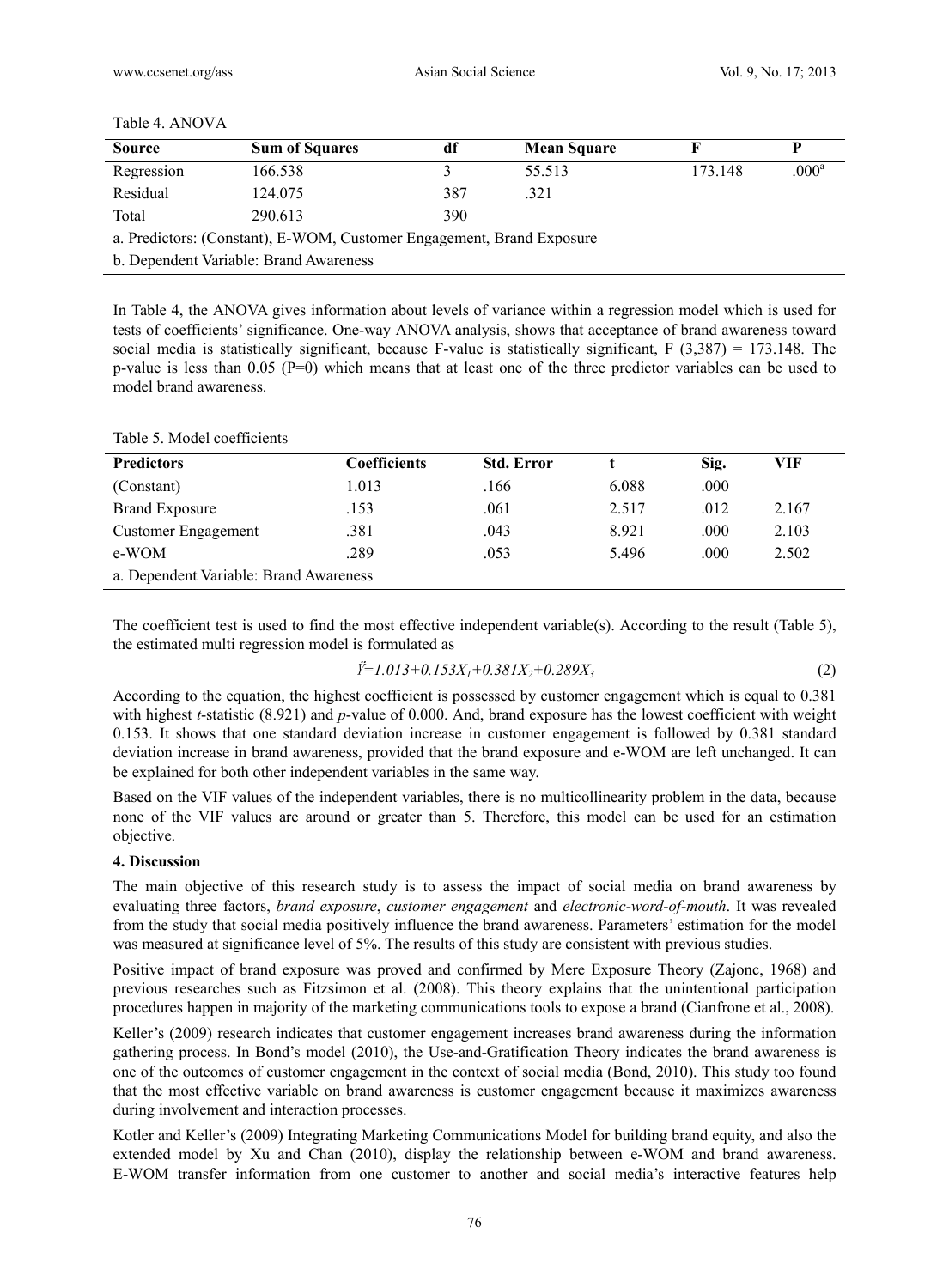customers to share their thoughts rapidly and vastly.

## **5. Conclusion**

This study attempts to assess the impacts of social media on brand awareness. The results illustrate that social media positively influence brand awareness because all three examined factors, brand exposure, electronic-word-of-mouth and customer engagement positively influence brand awareness, and customer engagement has greater impact among them. Based on the results, it can be concluded that the use of social media for the purpose of creating and enhancing brand awareness is essential and should be a part of marketers' strategies. According to the results of this research, additional studies are required to evaluate those factors by considering more details such as brand exposure frequencies' effects for better evaluation. This study could be useful for contributing to new studies on brand awareness for the industry or/and academic research purposes.

#### **6. Limitation and Future Research Recommendations**

Based on the limitations of this study such as population, further researches are required for more in-depth understanding of this new media on marketing funnel. Future research can be done on measuring other factors that may influence brand awareness toward social media, finding the impacts of e-WOM by considering positive and negative e-WOM on brand awareness, and investigating a research to compare the efficiency of social media and traditional media on brand awareness.

## **Acknowledgments**

This work is partially supported by the Universiti Putra Malaysia, Research University Grant Scheme (RUGS) number 05-02-12-2153RU.

#### **References**

- Baumgartner, H., & Homburg, C. (1996). Applications of structural equation modeling in marketing and consumer research: a review. *Int J. Res Mark, 13*, 139-161. http://dx.doi.org/10.1016/0167-8116(95)00038-0
- Bentler, P. M., & Chou, C. P. (1987). Practical issues in structural modelling. *Sociological Methods & Research, 16*(1), 78-117. http://dx.doi.org/10.1177/0049124187016001004
- Bhattacharya, C. B., & Sen, S. (2003). Consumer-Company Identification: A Framework for Understanding Consumers' Relationships with Companies. *Marketing Journal, 67*(April), 76-88. http://dx.doi.org/10.1509/jmkg.67.2.76.18609
- Bickart, B., & Schindler, R. M. (2001). Internet forums as influential sources of consumer information. *Interactive Marketing Journal, 15*(3), 31-40. http://dx.doi.org/10.1002/dir.1014
- Bond, C. (2010). *Engagement with social media and outcomes for brands: A conceptual framework.* ANZMAC Annual Conference 2010, Christchurch, New Zealand.
- Brown, C. H. (2010). *101 ways to promote your brand with social media marketing*. Retrieved from http://webmarketing-coach.com/101SMM.pdf
- Calder, B. J., Malthouse, E. C., & Schaedel, U. (2009). An Experimental Study of the Relationship between Online Engagement and Advertising Effectiveness. *Interactive Marketing Journal, 23*(4), 321-331. http://dx.doi.org/10.1016/j.intmar.2009.07.002
- Carlsson, L. (2010). *Marketing and communications in social media: fruitful dialogue, stronger brand, increased sales* (1st ed.). Gothenburg: Kreafon.
- Cianfrone, B. A., Zhang, J. J., Trail, G. T., & Lutz, R. J. (2008). Effectiveness of sport video games in game advertising: An experimental inquiry on current gamers. *International Journal of Sport Communication, 1*(2), 195-218.
- Cornwell, T. B., Relyea, G. E., Irwin, R. L., & Maignan, I. (2000). Understanding long-term effects of sports sponsorship: Role of experience, involvement, enthusiasm and clutter. *International Journal of Sports Marketing & Sponsorship, 2*(2), 127-142.
- Dellarocas, C. (2003). The digitization of WOM: Promise and challenges of online feedback mechanisms. *Management Science Journal, 49*(10), 1407-1424. http://dx.doi.org/10.1287/mnsc.49.10.1407.17308
- Evans, D. (2008). *Social media marketing-An hour a day*. Wiley Publishing, Inc., Indianapolis, Indiana.
- Fitzsimons, G. M., Chartrand, T. L., & Fitzsimons, G. J. (2008). Automatic effects of brand exposure on motivated behavior: How apple makes you "Think Different". *Consumer Research Journal, 35*(1), 21-35. http://dx.doi.org/10.1086/527269
- Gole, V. (2009). *Powering brand equity through social media*. Tata Consultancy Services (TCS), Mumbai.
- Grimes, A. (2008). Towards an integrated model of low attention advertising effects: A perceptual-conceptual